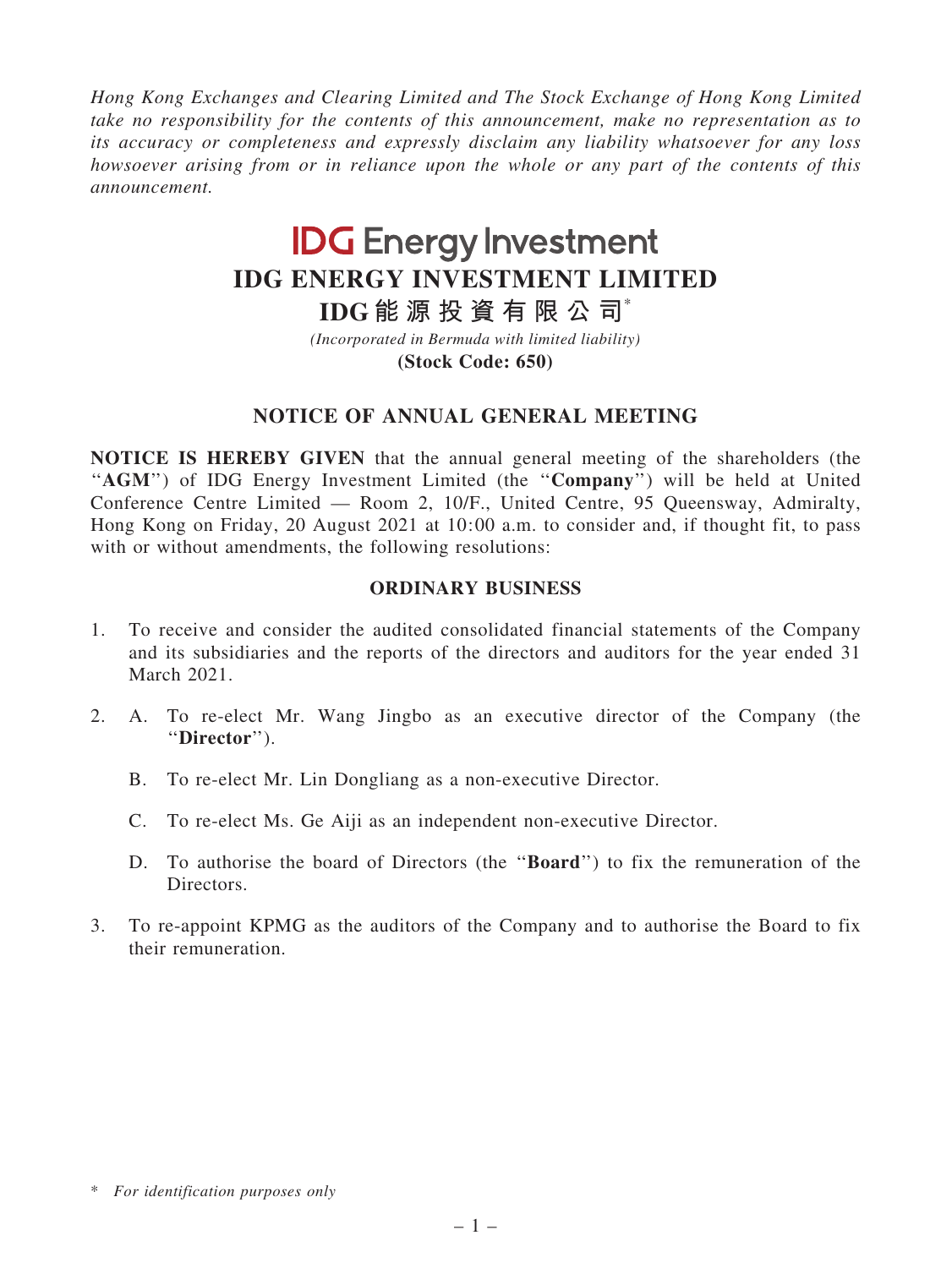### SPECIAL BUSINESS

4. As special business to consider and, if thought fit, pass with or without modifications, the following resolutions as ordinary resolutions:

## 4.A. ''THAT:

- (a) subject to paragraph (c), the exercise by the Directors during the Relevant Period (as hereinafter defined) of all the powers of the Company to allot, issue and deal with additional shares in the capital of the Company or securities convertible into such shares or warrants or similar rights to subscribe for any shares in the Company and to make or grant offers, agreements and options which might require the exercise of such power be and is hereby generally and unconditionally approved;
- (b) the approval in paragraph (a) shall authorise the Directors during the Relevant Period to make or grant offers, agreements and options which would or might require the exercise of such power after the end of the Relevant Period;
- (c) the aggregate number of shares allotted or agreed conditionally or unconditionally to be allotted (whether pursuant to an option or otherwise) and issued by the Directors pursuant to the approval in paragraph (a), otherwise than pursuant to the shares of the Company issued as a result of a Rights Issue (as hereinafter defined) or pursuant to the exercise of options under the share option scheme or similar arrangement, or any scrip dividend or similar arrangement providing for the allotment of shares of the Company in lieu of the whole or part of the dividend on the shares of the Company in accordance with the Company's Bye-laws, shall not exceed 20 per cent. of the number of issued shares of the Company as at the date of passing of this resolution and the said approval shall be limited accordingly; and
- (d) for the purposes of this resolution:

''Relevant Period'' means the period from the date of passing of this resolution until whichever is the earliest of:

- (i) the conclusion of the next annual general meeting of the Company;
- (ii) the expiration of the period within which the next annual general meeting of the Company is required by the Bye-laws of the Company or any applicable laws of Bermuda to be held; or
- (iii) revocation or variation of the authority given under this resolution by ordinary resolution of the shareholders of the Company in general meeting.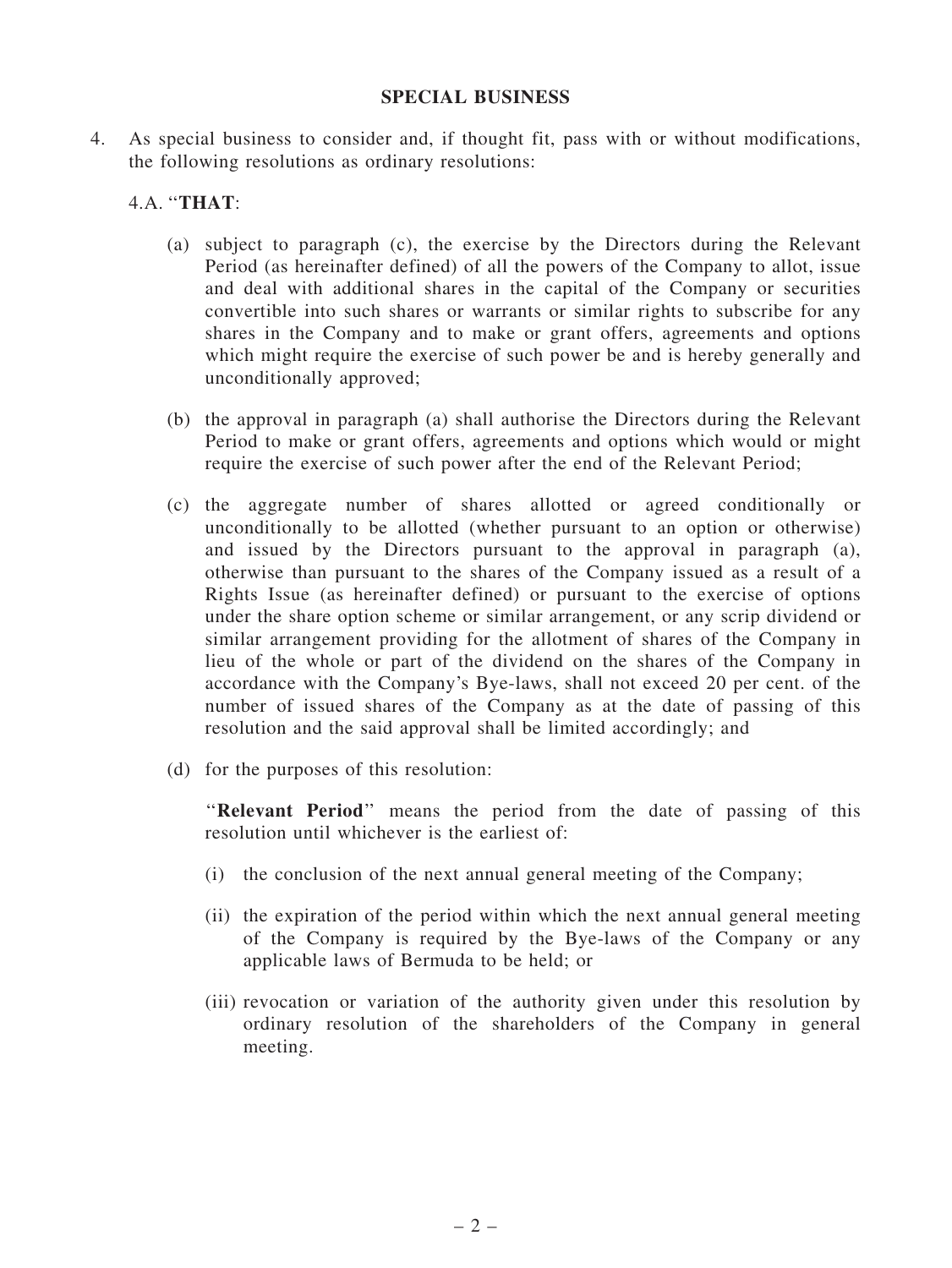"Rights Issue" means an offer of shares open for a period fixed by the Directors to holders of shares of the Company on the register on a fixed record date in proportion to their holdings of such shares (subject to such exclusions or other arrangements as the Directors may deem necessary or expedient in relation to fractional entitlements or having regard to any restrictions or obligations under the laws of, or the requirements of, any recognised regulatory body or any stock exchange in any territory outside Hong Kong).''

### 4.B. ''THAT:

- (a) subject to paragraph (b), the exercise by the Directors during the Relevant Period of all the powers of the Company to repurchase its own shares on The Stock Exchange of Hong Kong Limited (the ''Stock Exchange'') or on any other stock exchange on which the securities of the Company may be listed and recognised by the Securities and Futures Commission and the Stock Exchange for this purpose, subject to and in accordance with all applicable laws and requirements of the Rules Governing the Listing of Securities on the Stock Exchange or of any other stock exchange on which the securities of the Company may be listed as amended from time to time, be and is hereby generally and unconditionally approved;
- (b) the aggregate number of shares of the Company to be repurchased by the Company pursuant to the approval mentioned in paragraph (a) during the Relevant Period shall not exceed 10 per cent. of the number of issued shares of the Company as at the date of passing of this resolution and the said approval shall be limited accordingly; and
- (c) the expression ''Relevant Period'' shall for the purposes of this resolution have the same meaning as assigned to it under ordinary resolution 4.A.(d) of this notice.''
- 4.C. ''THAT conditional upon resolutions 4.A. and 4.B. above being passed, the aggregate number of shares of the Company which are repurchased by the Company under the authority granted to the Directors as mentioned in resolution 4.B. above shall be added to the number of shares that may be allotted or agreed conditionally or unconditionally to be allotted and issued by the Directors pursuant to resolution 4.A., provided that the amount of shares repurchased by the Company shall not exceed 10 per cent. of the number of issued shares of the Company as at the date of passing of this resolution.''

By order of the Board IDG Energy Investment Limited WANG Jingbo *Chairman and Chief Executive Officer*

Hong Kong, 21 July 2021